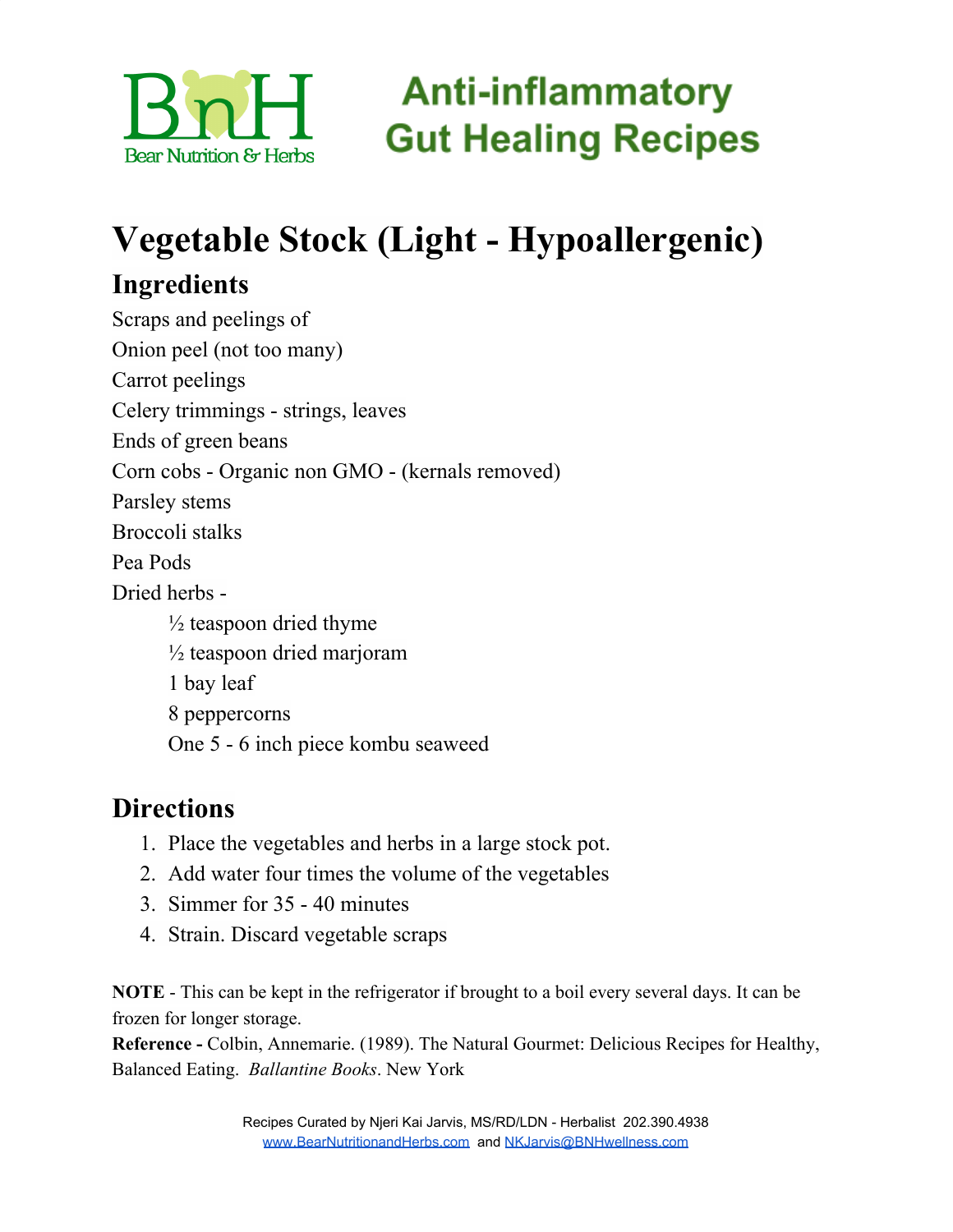

# **Anti-inflammatory Gut Healing Recipes**

## **Vegetable Stock (Hearty)**

### **Ingredients**

- $\frac{1}{4}$  pound dried white beans, soaked
- $\frac{1}{4}$  cup oil (olive oil, coconut oil)
- 5 large carrots, sliced
- 2 large onions, sliced
- 2 large leeks sliced
- <sup>1/4</sup> pound mushrooms, preferably not too fresh, sliced
- 2 large cloves garlic, sliced
- 4 quarts water

Herbs -

- 6 sprigs parsley
- 2 teaspoons chopped fresh thyme
- $\frac{1}{2}$  teaspoon crushed dried sage
- 1 large bay leaf
- 12 black peppercorns
- 12 allspice berries
- 1 tablespoon brown rice vinegar
- $\frac{1}{2}$  cup white wine, mirin or vermouth (optional)

### **Directions**

- 1. At the end of this time the liquid should have reduced slightly
- 2. Remove the beans and add the vinegar and wine and simmer for another 30 minutes
- 3. Allow the stock to cool, remove the tied herbs and starin the stock through a sieve lined with cheesecloth
- 4. If the stock is not to be used immediately, store it in glass bottles in the refrigerator. When it is well chilled, skim the oid off the top if you wish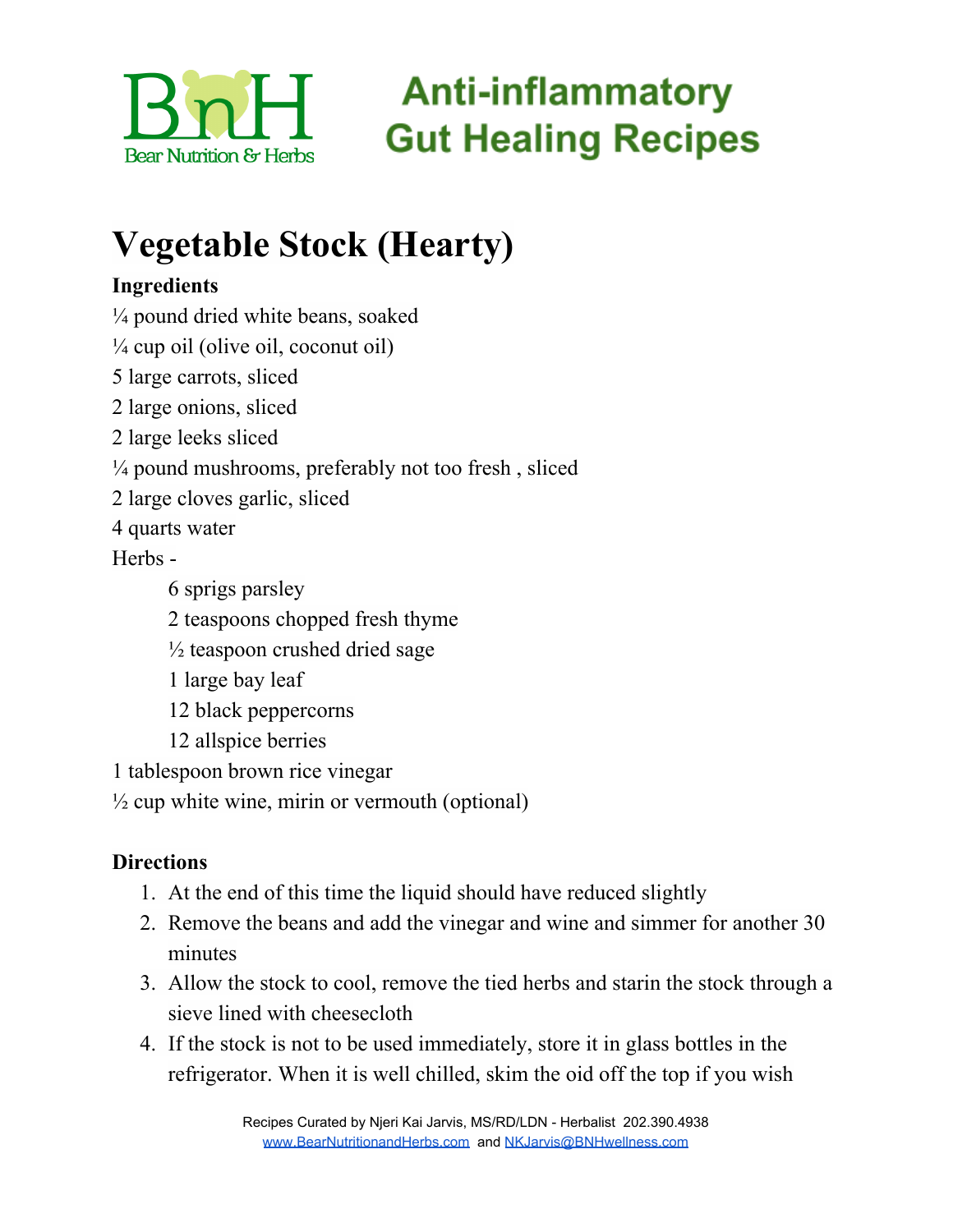### **Anti-inflammatory Gut Healing Recipes Bear Nutrition & Herbs**

drain the beans and tie them into a large square of cheesecloth to make them easier to retrieve later. Set aside

- 5. In a large soup pot, heat the oil and saute the vegetables over medium heat until wilted. Do not let them brown
- 6. Add the water, beans and the herbs. Bring to a boil, reduce heat and simmer, partially covered for 2 hours

NOTE - The stock will keep in the refrigerator for 2-3 weeks if it si brought back to a boil every few days, or for up to 3 months in the freezer.

#### **Reference -**

Colbin, Annemarie. (1989). The Natural Gourmet: Delicious Recipes for Healthy, Balanced Eating. *Ballantine Books*. New York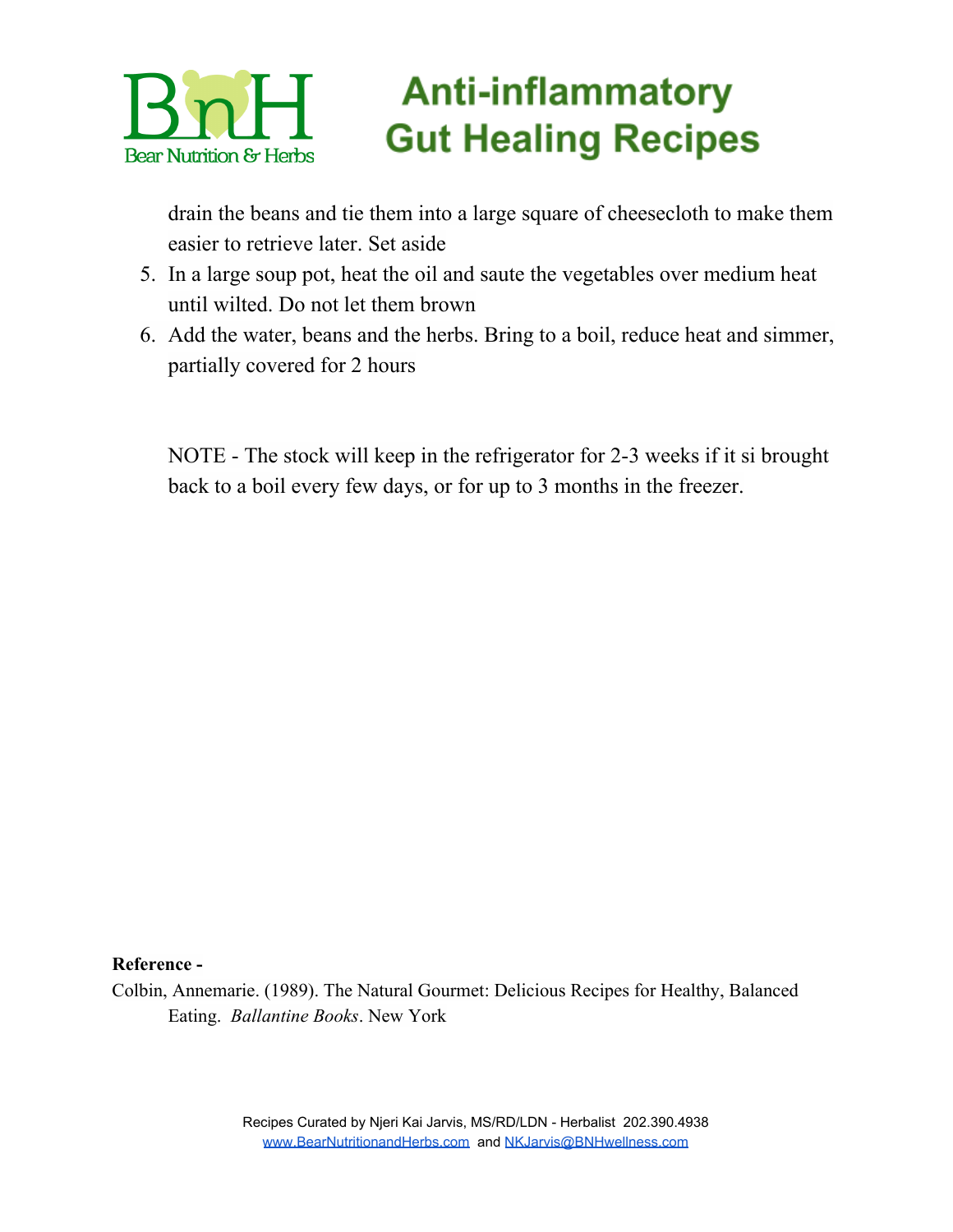

## **Clear Broth with Garlic and Escarole**

### **Ingredients**

 cups Light Vegetable Stock to 4 inch piece kombu seaweed large cloves garlic tablespoon unrefined sesame oil  $\frac{1}{2}$  bunch escarole, washed in two changes of water  $1\frac{1}{4}$  teaspoons sea salt Freshly ground white pepper to taste teaspoon toasted sesame oil

### **Directions**

In a 4 - 6 quart stock pot, bring the stock and kombu to a boil, reduce heat, and simmer to 10 minutes.

#### **Reference -**

Colbin, Annemarie. (1989). The Natural Gourmet: Delicious Recipes for Healthy, Balanced Eating. *Ballantine Books*. New York